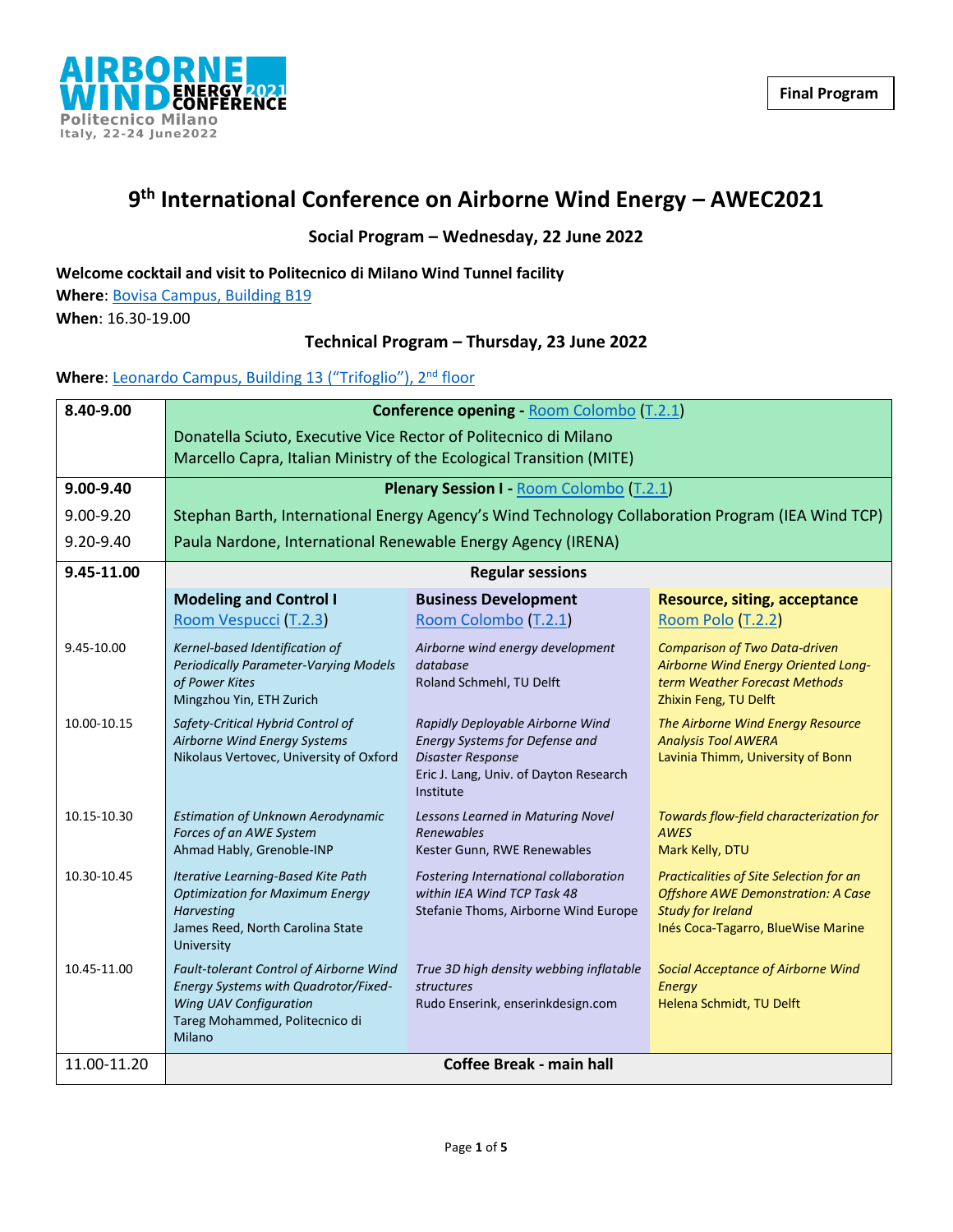

| 11.20-12.35 | <b>Regular sessions</b>                                                                                                                                                    |                                                                                                                                                  |                                                                                                                                                                                                                |
|-------------|----------------------------------------------------------------------------------------------------------------------------------------------------------------------------|--------------------------------------------------------------------------------------------------------------------------------------------------|----------------------------------------------------------------------------------------------------------------------------------------------------------------------------------------------------------------|
|             | <b>Modeling and Control II</b>                                                                                                                                             | <b>Company Developments</b>                                                                                                                      | <b>Aerodynamics and Structure I</b>                                                                                                                                                                            |
|             | Room Vespucci (T.2.3)                                                                                                                                                      | Room Colombo (T.2.1)                                                                                                                             | Room Polo (T.2.2)                                                                                                                                                                                              |
| 11.20-11.35 | Kite Path-following with $L_0$ and $L_1$<br>Controllers Tested on a Small-scale<br>Prototype<br>Sérgio Vinha, Universidade do Porto                                        | First Airborne Wind Energy operation<br>on a tropical island<br>Joep Breuer, Kitepower BV                                                        | Flying a rigid kite with a single tether<br>attachment point<br>Tallak Tveide, KiteMill                                                                                                                        |
| 11.35-11.50 | Model Predictive Path-Following<br><b>Control of Airborne Wind Energy</b><br><b>Systems with Guaranteed Stability</b><br>Manuel C.R.M. Fernandes,<br>Universidade do Porto | <b>Polar Wind Highways</b><br>Ignacio Oficialdegui, Windsled                                                                                     | High fidelity Fluid-Structure Interaction<br><b>Simulation of a Multi-megawatt</b><br>Airborne Wind Energy Reference<br><b>System</b><br>Niels Pynaert, Ghent University                                       |
| 11.50-12.05 | Quantifying AWE Optimal Control<br>Problem Tractability with Simple Vortex<br><b>Models</b><br>Rachel Leuthold, University of Freiburg                                     | Rotary Kite Turbine Development<br>Roderick Read, Windswept and<br>Interesting Ltd                                                               | Improving Lifting-Line/Vortex-Step<br><b>Methods for Kite Applications using 2D</b><br><b>Unsteady Thin Airfoil Theory Results</b><br>Mac Gaunaa, DTU                                                          |
| 12.05-12.20 | ICM-autoKite Project: Control<br>approaches for an automated kite<br>propulsion<br>Franziska Hein, University of Stuttgart                                                 | Technical Development in Kitemill<br>Espen Oland, Kitemill                                                                                       | <b>Combined Experimental and Numerical</b><br>Aerodynamic Optimisation of High-<br>Performance Rigid-Wing AWE Systems<br>Denes Fischer, Technical University<br><b>Berlin</b>                                  |
| 12.20-12.35 | Automated Power Cycles in Daylong<br><b>Operation at SkySails Test Site</b><br>Manfred Quack, SkySails Power GmbH                                                          | Save Japan from a Future Social Crisis!<br>'Mothership' Project Current<br><b>Development Progress</b><br>Eiji Itakura, Toyota Motor Corporation | A Semi-Empirical Aerodynamic Model<br><b>Based on Dynamic Stall for Rigid-</b><br>Framed Delta Kites during Figure-of-<br><b>Eight Maneuvers</b><br>Iván Castro-Fernández, Universidad<br>Carlos III de Madrid |
| 12.35-12.45 | Conference group photograph - Outside Building 13                                                                                                                          |                                                                                                                                                  |                                                                                                                                                                                                                |
| 12.45-14.00 | Lunch - Ground floor and outside                                                                                                                                           |                                                                                                                                                  |                                                                                                                                                                                                                |
| 13.15-14.00 |                                                                                                                                                                            | European Academy of Wind Energy Technical Committee meeting - Room T.0.3                                                                         |                                                                                                                                                                                                                |
| 13.15-14.00 | Live video transmission - TU Delft student team: Kite Power on an Electric Pickup Truck,<br>Design/Synthesis Exercise Symposium - Room Colombo (T.2.1)                     |                                                                                                                                                  |                                                                                                                                                                                                                |
| 14.00-15.30 | Plenary Session II - Room Colombo (T.2.1)                                                                                                                                  |                                                                                                                                                  |                                                                                                                                                                                                                |
| 14.00-14.30 | Stephan Wrage, Skysails Power GmbH                                                                                                                                         |                                                                                                                                                  |                                                                                                                                                                                                                |
| 14.30-14.35 | <b>OEM presentations:</b><br>TwingTec's path to commercialization<br>Rolf Luchsinger, TwingTec AG                                                                          |                                                                                                                                                  |                                                                                                                                                                                                                |
| 14.35-14.40 | Kitekraft: Building Flying Wind Turbines<br>Florian Bauer, kiteKRAFT GmbH                                                                                                  |                                                                                                                                                  |                                                                                                                                                                                                                |
| 14.40-15.15 | Panel Discussion I, moderated by Kristian Petrick, Airborne Wind Europe                                                                                                    |                                                                                                                                                  |                                                                                                                                                                                                                |
| 15.15-15.30 | <b>Poster Spotlights I</b>                                                                                                                                                 |                                                                                                                                                  |                                                                                                                                                                                                                |
| 15.30-16.00 | <b>Coffee Break - main hall</b>                                                                                                                                            |                                                                                                                                                  |                                                                                                                                                                                                                |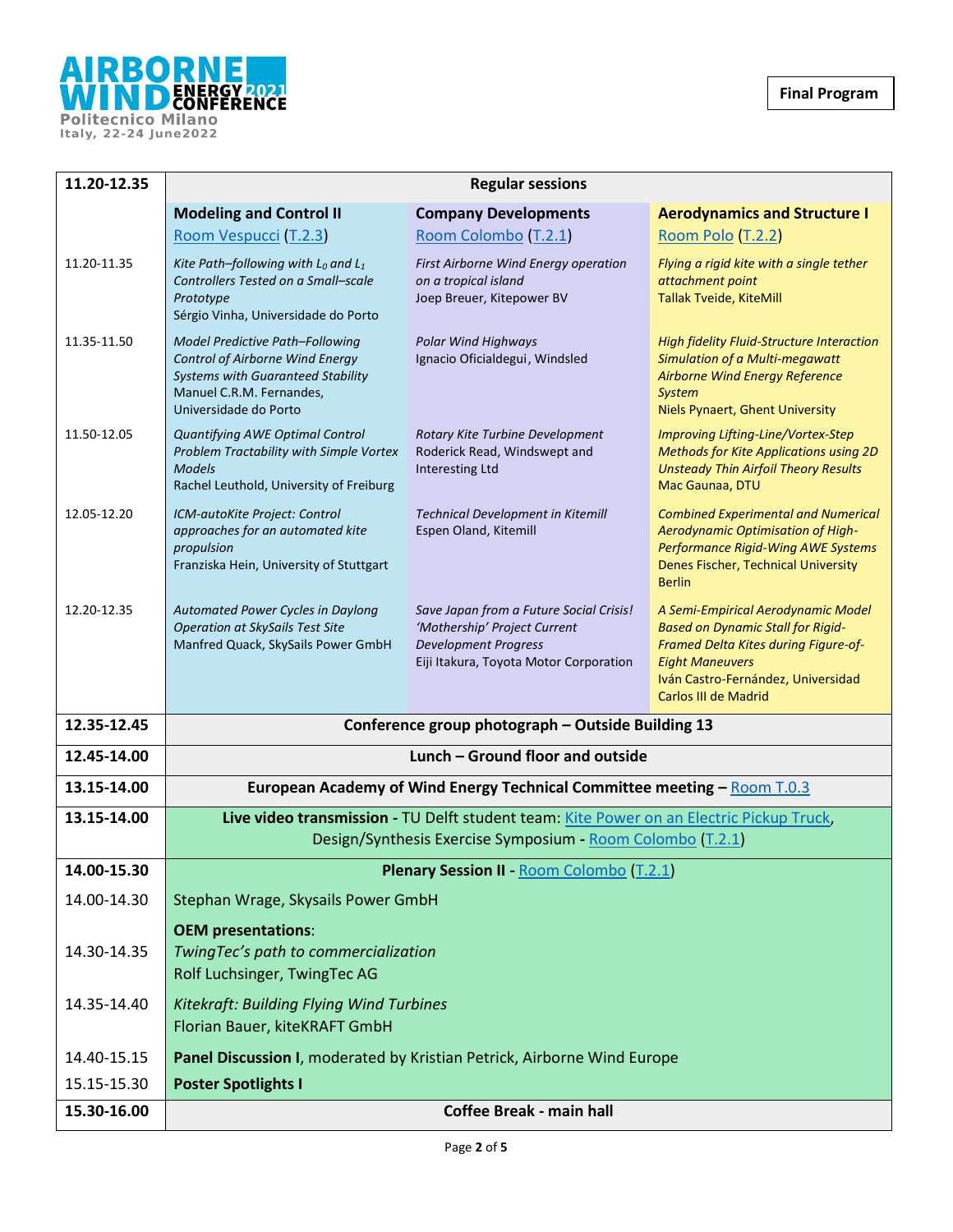

# **Technical Program – Thursday, 23 June 2022**

# Where: [Leonardo Campus, Building 13 \("Trifoglio"\), 2](https://www.google.com/maps/place/Edificio+13+(Trifoglio),+Politecnico+di+Milano/@45.4797189,9.2281733,19z/data=!4m5!3m4!1s0x0:0x7b80ebeb99531e2d!8m2!3d45.4800162!4d9.2282297)<sup>nd</sup> floor

| 15.40-16.40 | <b>Poster Session I and Coffee Break (main hall)</b>                                                                                                                                      |                                                                                                                                                                               |                                                                                                                                                                               |
|-------------|-------------------------------------------------------------------------------------------------------------------------------------------------------------------------------------------|-------------------------------------------------------------------------------------------------------------------------------------------------------------------------------|-------------------------------------------------------------------------------------------------------------------------------------------------------------------------------|
|             | Magnus Effect Kites: Optimal Reel-Out<br>Speeds for Cross-Wind Power<br>Production and Early Simulation & Test<br><b>Results</b><br>Garrett Smith, Wind Fisher SAS                        | Modelling and Sizing of a Hybrid Power<br>Plant using Airborne Wind Energy<br>Systems<br>Sweder Reuchlin, TU Delft                                                            | AirWing, a self-regulating control<br>system for kites<br>Ingo Mewes, Hochschule für<br>Schauspielkunst "Ernst Busch" Berlin                                                  |
|             | Modeling and Control of Airborne Wind<br><b>Energy Systems using Prandtl lifting</b><br>line and actuator line/curve models<br>Jean-Baptiste Crismer, Université<br>catholique de Louvain | Fatigue Life Optimized<br>Electromechanical Tether Design for<br>Multimegawatt AWE<br>Stefan Neuhold, swiss inventix GmbH                                                     | Economic Potential of applying Circular<br>Economy to AWE<br>Franco Vernazza, University of Buenos<br>Aires                                                                   |
|             | Using the Lidar-validated hindcast<br>model NORA3 for resource estimates of<br>airborne wind energy systems<br>Jan Markus Diezel, University of Bergen                                    | An Efficient Optimal Control Method<br>for Airborne Wind Energy Systems with<br>a Large Number of Slowly Changing<br><b>Subcycles</b><br>Jakob Harzer, University of Freiburg | Development of an Aeroelastic<br>Simulation Framework for Leading<br>Edge Inflatable Kites<br>John Watchorn, TU Delft                                                         |
|             | Multi element airfoil design for an AWE<br>rigid kite<br>Agustí Porta Ko, Kitemill and TU Delft                                                                                           | Production Cycle Optimization for<br><b>Pumping Airborne Wind Energy</b><br>Rodolfo Mathis, Politecnico di Milano                                                             | Modelling aeroelastic deformation of<br>inflatable membrane kites<br>Jelle Poland, TU Delft                                                                                   |
|             | Low and High Fidelity Aerodynamic<br>Simulations for Airborne Wind Energy<br><b>Box Wings</b><br>Gabriel Buendia, TU Delft                                                                |                                                                                                                                                                               |                                                                                                                                                                               |
| 16.45-18.00 |                                                                                                                                                                                           | <b>Regular sessions</b>                                                                                                                                                       |                                                                                                                                                                               |
|             | <b>Performance and optimization</b>                                                                                                                                                       | <b>Techno-economic studies</b>                                                                                                                                                | <b>Prototyping and operation</b>                                                                                                                                              |
|             | Room Vespucci (T.2.3)                                                                                                                                                                     | Room Colombo (T.2.1)                                                                                                                                                          | Room Polo (T.2.2)                                                                                                                                                             |
| 16.45-17.00 | Power Smoothing in Utility-Scale<br>Airborne Wind Energy Trajectory<br>Optimization<br>Jochem De Schutter, University of<br>Freiburg                                                      | NREL Airborne Wind Energy Workshop<br>and Technical Report 2021<br>Jochem Weber, National Renewable<br><b>Energy Laboratory</b>                                               | Status of UC3M Testbed for the<br>Aerodynamic Characterization of Kites<br><b>Applied to AWES</b><br>Francisco De Los Ríos-Navarrete,<br>Universidad Carlos III de Madrid     |
| 17.00-17.15 | Power Losses Analysis of AWESs via a<br>Novel Quasi-Analytical Dynamic Model<br>Gregorio Pasquinelli, Politecnico di<br>Milano                                                            | Airborne Wind Energy for Sea Water<br>Desalination: A Techno-Economic Study<br>Mahdi E. Salari, University College Cork                                                       | Maximizing visibility of AWE systems<br>for airspace users<br>Corey Houle, TwingTec AG                                                                                        |
| 17.15-17.30 | Multidisciplinary design and<br>optimization of fixed-wing AWESs<br>Filippo Trevisi, Politecnico di Milano                                                                                | Life-Cycle Analysis of an Airborne Wind<br><b>Energy System</b><br>Kristian Petrick, Airborne Wind Europe                                                                     | <b>Rotational Launch and Landing: Flight</b><br>tests at EnerKite<br>Christian Gebhardt, Enerkite GmbH                                                                        |
| 17.30-17.45 | Circular AWE Parks with High Ground<br><b>Area Power Density</b><br>Moritz Diehl, University of Freiburg                                                                                  | A reference economic model for<br>airborne wind energy systems<br>Rishikesh Joshi, TU Delft                                                                                   | SkyPower100 - Realization of a fully<br>automatic AWES (100 kW)<br>Patrick Junge, Skysails Power GmbH                                                                         |
| 17.45-18.00 | Optimal reeling control for pumping<br>airborne wind energy systems without<br>wind speed feedback<br>Lorenzo Fagiano, Politecnico di Milano                                              | Energy Mix and Security Benefits of<br>Airborne Wind Energy for Net Zero<br>Will Kennedy Scott, Swift Airgen Ltd.                                                             | <b>Concepts for Obstruction Marking and</b><br><b>Demand-Oriented Obstruction</b><br>Avoidance to Ensure a Safe Operation<br>of AWE Systems<br>Nicole Allgaier, Enerkite GmbH |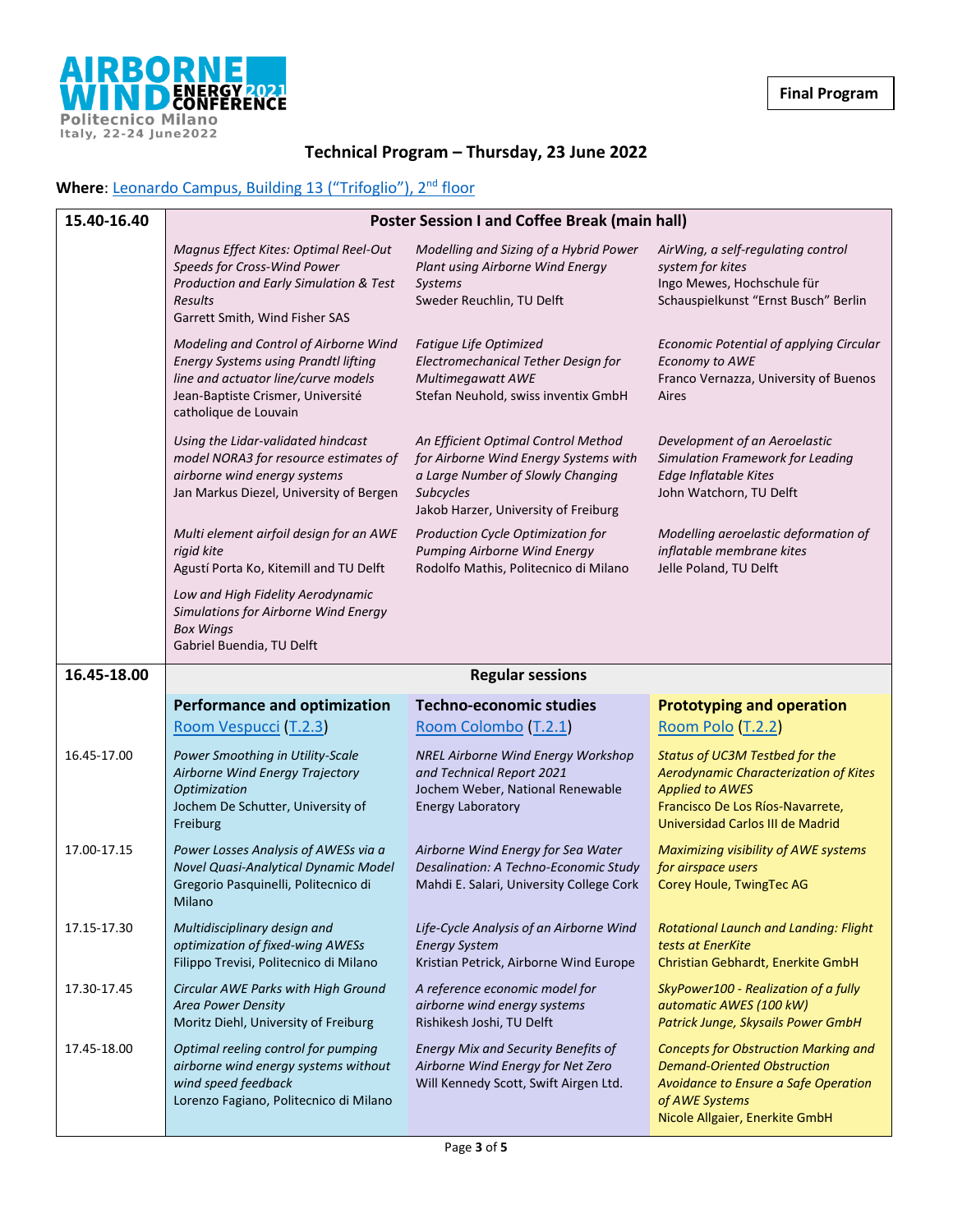

### **Social Program – Thursday, 23 June 2022**

**Conference banquet**

**Where**: Osteria del Treno, [Via S. Gregorio, 46, 20124 Milano MI](https://www.google.com/maps/dir/Edificio+13+(Trifoglio),+Politecnico+di+Milano,+Trifoglio,+Via+Edoardo+Bonardi,+Milano,+MI/Osteria+del+Treno,+Via+S.+Gregorio,+46,+20124+Milano+MI/@45.4808194,9.2075175,15.75z/data=!4m14!4m13!1m5!1m1!1s0x4786c6f13e309441:0x7b80ebeb99531e2d!2m2!1d9.2282297!2d45.4800162!1m5!1m1!1s0x4786c6c5f9604327:0xbb7269cdf1051d02!2m2!1d9.2011711!2d45.4812254!3e3) **When**: 19.00-22.00

### **Technical Program – Friday, 24 June 2022**

### Where: [Leonardo Campus, Building 13 \("Trifoglio"\), 2](https://www.google.com/maps/place/Edificio+13+(Trifoglio),+Politecnico+di+Milano/@45.4797189,9.2281733,19z/data=!4m5!3m4!1s0x0:0x7b80ebeb99531e2d!8m2!3d45.4800162!4d9.2282297)<sup>nd</sup> floor

| 8.35-9.40   | Plenary Session III - Room Colombo (T.2.1)                                                                                                                                          |                                                                                                                                                                                                 |                                                                                                                                                                        |
|-------------|-------------------------------------------------------------------------------------------------------------------------------------------------------------------------------------|-------------------------------------------------------------------------------------------------------------------------------------------------------------------------------------------------|------------------------------------------------------------------------------------------------------------------------------------------------------------------------|
| 8.35-8.50   | Kristian Petrick, Airborne Wind Europe, and Mike Blanch, BVG Associates                                                                                                             |                                                                                                                                                                                                 |                                                                                                                                                                        |
| 8.55-9.40   | Philip Bechtle, University of Bonn                                                                                                                                                  |                                                                                                                                                                                                 |                                                                                                                                                                        |
| 9.45-11.15  | <b>Regular sessions</b>                                                                                                                                                             |                                                                                                                                                                                                 |                                                                                                                                                                        |
|             | <b>Modeling and Control III</b>                                                                                                                                                     | <b>System Design</b>                                                                                                                                                                            | <b>Aerodynamics and Structure II</b>                                                                                                                                   |
|             | Room Vespucci (T.2.3)                                                                                                                                                               | Room Colombo (T.2.1)                                                                                                                                                                            | Room Polo (T.2.2)                                                                                                                                                      |
| 9.45-10.00  | <b>Experimental Validation on Using</b><br>Drones for the Take-off and Landing<br>Phases of an AWE System<br>Zakeye Azaki, Grenoble-INP                                             | Rotation compensator based cyclic<br>pitch control for Rotary Airborne Wind<br><b>Energy Systems</b><br>Christof Beaupoil, someAWE Labs S.L.                                                    | <b>High-fidelity Tether Models for</b><br><b>Airborne Wind Energy</b><br>Michael McWilliam, DTU                                                                        |
| 10.00-10.15 | Trajectory Tracking Controller Design<br>and Simulation of a Tethered Aircraft<br>Anıl Sami ÖNEN, Middle East Technical<br>University                                               | Design Analysis of a Rotary Airborne<br>Wind Energy System<br>Oliver Tulloch, University of Strathclyde                                                                                         | Analytical wake models for crosswind<br>kites<br>Mojtaba Kheiri, Concordia University                                                                                  |
| 10.15-10.30 | C++ Based Systems Engineering<br>Framework as a Key Approach Towards<br>Efficient, Reliable, and Autonomous<br><b>Flying Wind Turbine Products</b><br>Florian Bauer, kiteKRAFT GmbH | Non-intrusive modeling of an AWE<br>generator's bidirectional DC/DC<br>converter<br>Joey Naranjo, Kitenergy Srl                                                                                 | An Entrainment-Based Model for<br>Annular Wakes, with Applications to<br><b>Airborne Wind Energy</b><br>Sam Kaufman-Martin, University of<br>California, Santa Barbara |
| 10.30-10.45 | <b>Julia Kite Power Tools</b><br>Uwe Fechner, Aenarete - Smart Wind                                                                                                                 | Drivetrain concepts for pumping<br>airborne wind energy systems<br>Rishikesh Joshi, TU Delft                                                                                                    | Aero-structural design tailoring of<br>composite AWE wings<br>Ashwin Candade, Enerkite GmbH                                                                            |
| 10.45-11.00 | Some modelling and control aspects of<br>rotational starting and landing<br>Maximilian Ranneberg, Enerkite GmbH                                                                     | The ICM-autoKite Project: Developing<br>an automated kite propulsion system<br>for the KITE GAS/FUEL SHIP and<br>economic green hydrogen production<br>Klaus Heudorfer, University of Stuttgart | The Daedalus project: AWE tether<br>engineering method substantiated<br>Rigo Bosman, RIGO Ropes                                                                        |
| 11.00-11.15 | Optimal flight path for Fly-Gen<br>Airborne Wind Energy Systems<br>Filippo Trevisi, Politecnico di Milano                                                                           | The Pyramid, a TRPT rethink<br>Oliver Tulloch, Windswept and<br><b>Interesting Ltd</b>                                                                                                          | Performance Investigation of Utility-<br><b>Scale Airborne Wind Energy Farms</b><br>using Large-Eddy Simulations<br>Thomas Haas, KU Leuven                             |
| 11.15-11.40 | <b>Coffee Break - main hall</b>                                                                                                                                                     |                                                                                                                                                                                                 |                                                                                                                                                                        |